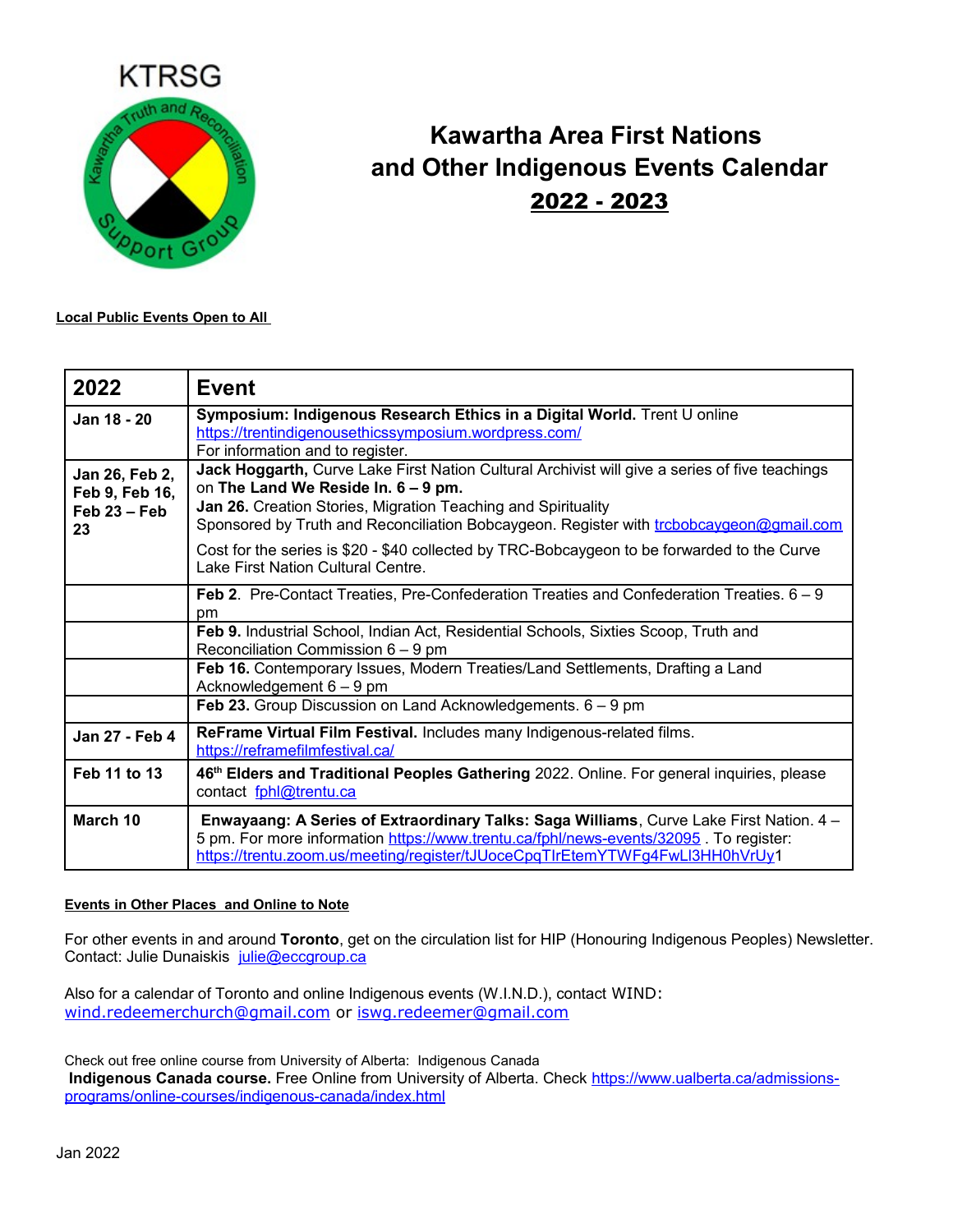Ongoing Local

*Unitarian Fellowship of Peterborough Indigenous Allies Working Group.* Open to all participants. We meet once a month to learn and to provide learning opportunities for members of the Fellowship and the community. For more information<http://peterboroughunitarian.ca/indigenous-working-group/>

For information and events listings, see *Bobcaygeon Truth & Reconciliation Community Facebook* page <https://www.facebook.com/TRCBobcaygeon>

 $\bot$  , and the state of the state of the state of the state of the state of the state of the state of the state of the state of the state of the state of the state of the state of the state of the state of the state of th

*Whetung Ojibwa Centre.* 75 Mississauga St. Curve Lake First Nation, Ontario K0L 1R0. For info: <https://www.whetung.com/>

**Note:** If you are planning to attend a Pow wow and have not attended before, you might like to look at the following brochure, section on Pow Wow etiquette.<http://www.curvelakefirstnation.ca/documents/powwow%20brochure%20-%20KC%20Edits.pdf>

## **On the Web**

**Indigenous Canada course.** Free Online from University of Alberta. Check [https://www.ualberta.ca/admissions](https://www.ualberta.ca/admissions-programs/online-courses/indigenous-canada/index.html)[programs/online-courses/indigenous-canada/index.html](https://www.ualberta.ca/admissions-programs/online-courses/indigenous-canada/index.html)

**Rick Harp. Media Indigena (Audio).** News commentary podcast from an Indigenous point of view. Email: Rick Harp [rick@mediaindigena.com;](mailto:rick@mediaindigena.com) Here's a link to the shows: [http://mediaindigena.libsyn.com/ep-129-a-primer-on-pipelines-and](https://mediaindigena.us2.list-manage.com/track/click?u=bfa2969187897098fe0e89723&id=c340b735d1&e=16899431dc)[indigenous-peoples](https://mediaindigena.us2.list-manage.com/track/click?u=bfa2969187897098fe0e89723&id=c340b735d1&e=16899431dc)

**13 Historical Facts About Indigenous People In Peterborough Area**

<http://www.ptbocanada.com/journal/2014/8/20/15-historical-facts-indigenous-people-peterborogh>

PODCAST: **Senator Murray Sinclair speaks about Truth** and Reconciliation

<http://rabble.ca/podcasts/shows/needs-no-introduction/2018/06/senator-murray-sinclair-speaks-about-truth-and>

'You are not doing a good enough job,' says First Nations leader as Canada marks **Indigenous History Month** <http://www.cbc.ca/news/canada/sudbury/indigenous-history-month-first-nations-1.4686476>

KTRSG member Sherry Lajoie recommends these **podcasts:**

1) Missing and Murdered: Finding Cleo with Connie Walker <https://www.cbc.ca/radio/podcasts/missing-murdered-who-killed-alberta-williams/>

2) Thunder Bay by CANADALAND and Ryan McMahon. Five episodes of about 40 minutes each. <https://itunes.apple.com/ca/podcast/thunder-bay/id1438924421?mt=2&i=1000422320493>

## *Links for other events:*

For cultural events at *Curve Lake First Nation:* <https://www.curvelakefirstnation.ca/tourism-culture/> Curve Lake Pow Wow takes place each year on the third weekend in September.

For cultural events at *Hiawatha First Nation:* <http://www.hiawathafirstnation.com/> Hiawatha Pow Wow takes place May 19-20 2018 (in general each year on the May 24<sup>th</sup> weekend). Email: info@hiawathafn.ca <http://www.hiawathafirstnation.com/>

For cultural events at *Alderville First Nation:* http://alderville.ca/alderville-first-nation/blog/and [www.aldervillesavanna.ca](http://www.aldervillesavanna.ca/)

For events at *Trent University, First People's House of Learning,* follow us on Facebook: Jan 2022